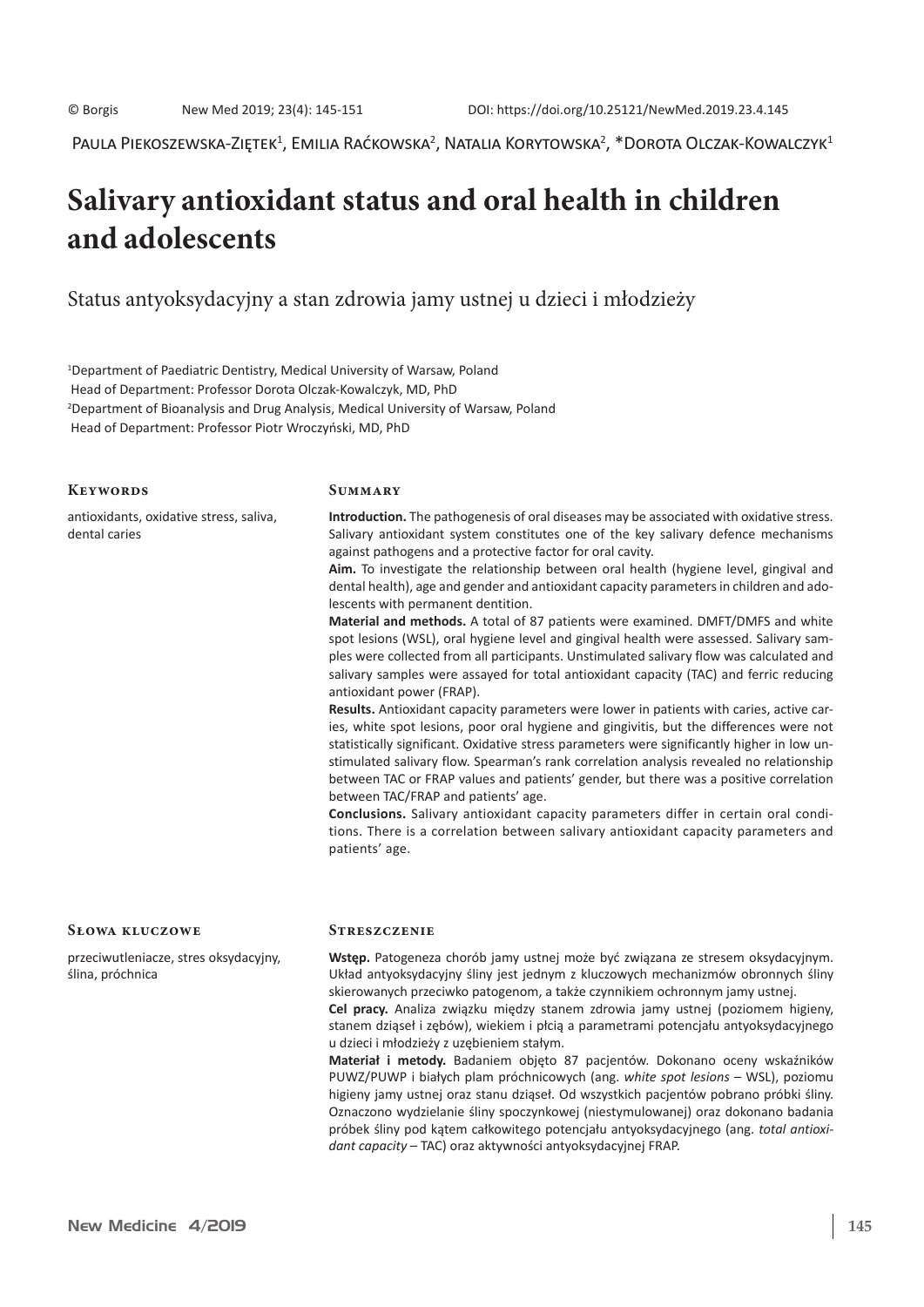**Wyniki.** U pacjentów z próchnicą, aktywnym procesem próchniczym, białymi plamami próchniczymi, niskim poziomem higieny jamy ustnej i stanem zapalnym dziąseł odnotowano niższe parametry potencjału antyoksydacyjnego, jednak różnice te nie były statystycznie istotne. U pacjentów z niskimi wartościami wydzielania śliny spoczynkowej stwierdzono istotnie wyższe parametry stresu oksydacyjnego. Analiza korelacji rang Spearmana nie wykazała związku między wartościami TAC i FRAP a płcią pacjenta, ale wykazano dodatnią korelację między wartościami TAC/FRAP a wiekiem pacjentów.

**Wnioski.** Parametry potencjału antyoksydacyjnego śliny różnią się w zależności od stanu zdrowia jamy ustnej. Potencjał antyoksydacyjny śliny jest skorelowany z wiekiem pacjenta.

## **INTRODUCTION**

Oxidative stress is defined as an imbalance between excessively reactive oxygen species (ROS) and antioxidant mechanisms (enzymatic and non-enzymatic). ROS, such as the superoxide radical, hydrogen peroxide and hydroxyl radical, are products of cellular metabolism (1). This imbalance may be a result of infection, inflammation or disease (2). Several studies indicate that the pathogenesis of various systemic inflammatory diseases, including oral ones, can be associated with oxidative stress. Many of these include periodontitis and mucosal lesions, but also dental caries (3-6). Salivary antioxidant system is one of the key salivary defence mechanisms against pathogens and a protective factor for oral mucosa (4). There are multiple different antioxidant compounds in human saliva. The salivary antioxidant system is made of enzymes (for example: peroxidase, super oxide dismutase, glutathione peroxidase, catalase), as well as small molecules such as uric acid or ascorbic acid (7, 8). According to Battino el al., these elements have additive effects rather than act alone. For this reason, measuring individual antioxidants separately can be confusing and lead to misinterpretation. Studies should focus on the whole antioxidant status, which can be expressed, for example, as total antioxidant capacity (TAC) or ferric reducing antioxidant power (FRAP) (9-11).

## **Aim**

The aim of the study was to investigate the relationship between oral health (hygiene level, gingival and dental health), age and gender and antioxidant capacity parameters (TAC, FRAP) in children and adolescents with permanent dentition.

## **Material and methods**

The study conformed to the STROBE guidelines (STrengthening the Reporting of OBservational studies in Epidemiology).

## **Study population**

The study was conducted in 87 patients aged 11-16 years with permanent dentition. The participants were recruited

from the Department of Paediatric Dentistry, Medical University of Warsaw. The research was conducted in full accordance with the World Medical Association Declaration of Helsinki. The Bioethical Commission of Warsaw Medical University (No. KB/194/2015) approved the study and informed written consent was obtained from all parents. The inclusion criteria were as follows: no systemic diseases, no chronic pharmacotherapy, no developmental defects of tooth hard tissues, no previous orthodontic treatment. Patients who did not meet the above mentioned criteria were excluded from the study.

## **Clinical examination**

Clinical examinations were conducted in a dental office by one examiner using standardised WHO (World Health Organization) criteria. Caries index, expressed as mean DMFT/DMFS and white spot lesion (WSL) score, was evaluated (12). Oral hygiene level was assessed using ODI-S (the Debris Index), part of Oral Hygiene Index by Greene and Vermillion(13) and Approximal Plaque Index (API%) index by Lange et al.(14). Gingival health was assessed based on the Gingival Index (GI) by SILNESS and Löe(15), on four surfaces of permanent teeth 16, 12, 24, 36, 32, 44.

## **Sample collection for salivary analysis**

Saliva samples were collected from all participants in the morning (8.00-10.00 am). The participants were fasted. Salivette collection tube (Sarstedt, Nümbrecht, Germany) was used. The swab was placed in the mouth and allowed to absorb resting saliva for 5 min. Immediately after collection, the tube was stored at +4°C and centrifuged within 2 hours. The centrifugation to recover saliva from the swab was performed at 1000 x g at +4°C for 15 min. Unstimulated salivary flow rate was calculated by dividing the patient's salivary volume by collection time. The saliva samples were frozen and stored at -80°C until the analysis.

## **Total antioxidant capacity of saliva**

TAC was assessed using a modified method developed by Erel(10). The assay was based on the principle of reduction of 2,2'-azino-bis(3-ethylbenz-thiazoline-6-sulfonic acid)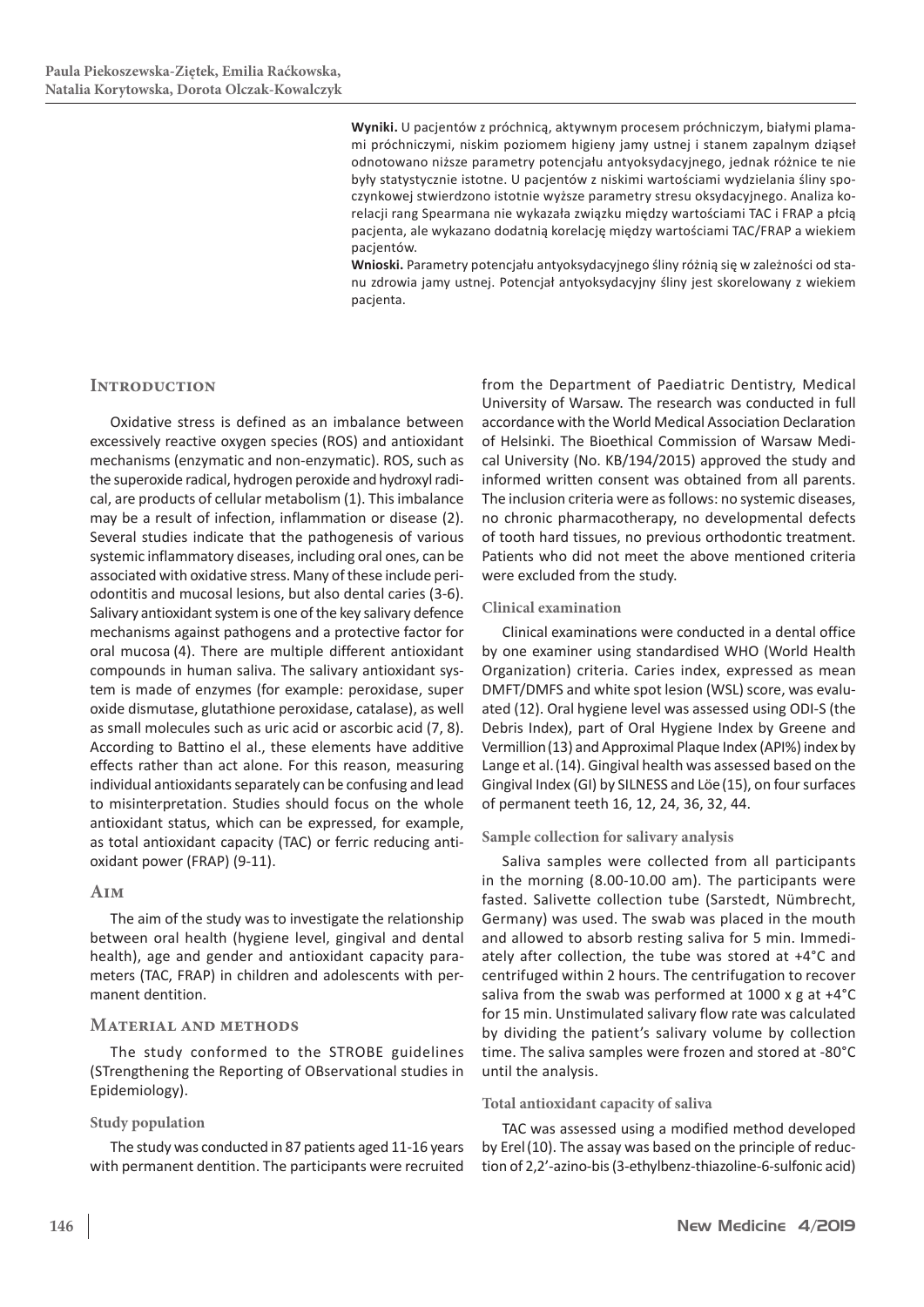cation radical (ABTS •+) (whose solution is blue-green) to ABTS (colorless solution) by antioxidants present in the sample. The reaction changed the colour of the reaction mixture. The green-blue colour disappeared. The reaction was measured spectrophotometrically at 660 nm. The change in absorbance was linked with the level of antioxidants in the sample. Calibration of the results was performed using Trolox. The results of TAC were expressed in mmol Trolox Equiv./L.

## **Ferric reducing antioxidant power**

FRAP was determined using a method developed by Benzie and Strain (11). The method is based on the ability of antioxidants to reduce the complex of ferric tripyridyltriazine (Fe3+-TPTZ) to Fe2+-TPTZ at low pH (3.6). As a result of reaction, the yellow colour of Fe3+-TPTZ changed during the reduction to Fe2+-TPTZ, developing an intense blue colour with a maximum absorbance at 593 nm. The reaction was monitored spectrophotometrically. The change in absorbance was directly proportional to the level of antioxidants with a reduction potential in the sample. FRAP value of a sample was determined using calibration curve method. Calibration was performed using aqueous solutions of known Fe2+ (iron (II) sulphate heptahydrate (FeSO<sub>4</sub> x 7H<sub>2</sub>O)) concentration. The results are expressed in mmol/L.

#### **Statistical analysis**

The analyses were performed using Statistica 12.0 software and R package. For quantitative variables, descriptive statistics characterising their variability were calculated. For binomial variables, the proportions (%) with division into groups were calculated. Comparison of quantitative variables between two groups was performed using the Mann-Whitney U test and the chi-square test, while the comparison of three or more groups was performed using the ANOVA test. In the case of categorical variables(including binomial variables), chi-square test was used to compare the groups. Spearman's rank correlation coefficient was calculated. In all analyses, the statistical significance level was set at 0.05. Missing data were excluded from the analysis.

### **Results**

A total of 87 patients, including 46 (52.9%) boys and 41 (47.1%) girls, were examined. The mean age  $\pm$  SD was 13  $\pm$  2 years. Caries (DMFT > 0) was present in 81 patients (93.1%), active caries (DT  $>$  0) in 47 patients (54.3%), and white spot lesions (WSL > 0) in 41 patients (47.1%). The results for the whole group and those depending on sex are presented in table 1.

The mean ODI-S index value was  $1.01 \pm 0.56$  overall (1.06  $\pm$  0.49 and 0.95  $\pm$  0.63 respectively in boys and girls).

| Parameters        | <b>Total</b>    | <b>Boys</b>     | <b>Girls</b>    | $\mathbf{p}$ |  |  |  |
|-------------------|-----------------|-----------------|-----------------|--------------|--|--|--|
| Incidence [%]     |                 |                 |                 |              |  |  |  |
| $DMFT^a > 0$      | 93.2            | 93.6            | 92.7            | 0.868        |  |  |  |
| $DT^b > 0$        | 54.3            | 57.4            | 51.2            | 0.562        |  |  |  |
| $WSL^c > 0$       | 47.1            | 41.3            | 53.6            | 0.251        |  |  |  |
| $Mean \pm SD$     |                 |                 |                 |              |  |  |  |
| DMFT <sup>a</sup> | $6.30 \pm 4.98$ | $6.30 \pm 5.09$ | $6.37 \pm 4.92$ | 0.948        |  |  |  |
| $DT^b$            | $2.09 \pm 2.81$ | $2.30 \pm 3.02$ | $1.85 \pm 2.56$ | 0.458        |  |  |  |
| MT <sup>d</sup>   | $0.06 \pm 0.28$ | $0.02 \pm 0.15$ | $0.10 \pm 0.37$ | 0.181        |  |  |  |
| $FT^e$            | $4.18 \pm 3.78$ | $3.98 \pm 3.78$ | $4.41 \pm 3.81$ | 0.599        |  |  |  |
| DMFS <sup>f</sup> | $8.93 \pm 8.82$ | $9.02 \pm 9.73$ | $8.83 \pm 7.78$ | 0.921        |  |  |  |
| $WSL^c$           | $3.47 \pm 5.60$ | $3.96 \pm 6.30$ | $2.93 \pm 4.71$ | 0.395        |  |  |  |

#### **Tab. 1.** Caries prevalence in the study group

a Decayed, Missing, Filled Teeth

b Decayed Teeth

c White Spot Lesions

d Missing Teeth

e Filled Teeth

f Decayed, Missing, Filled Surfaces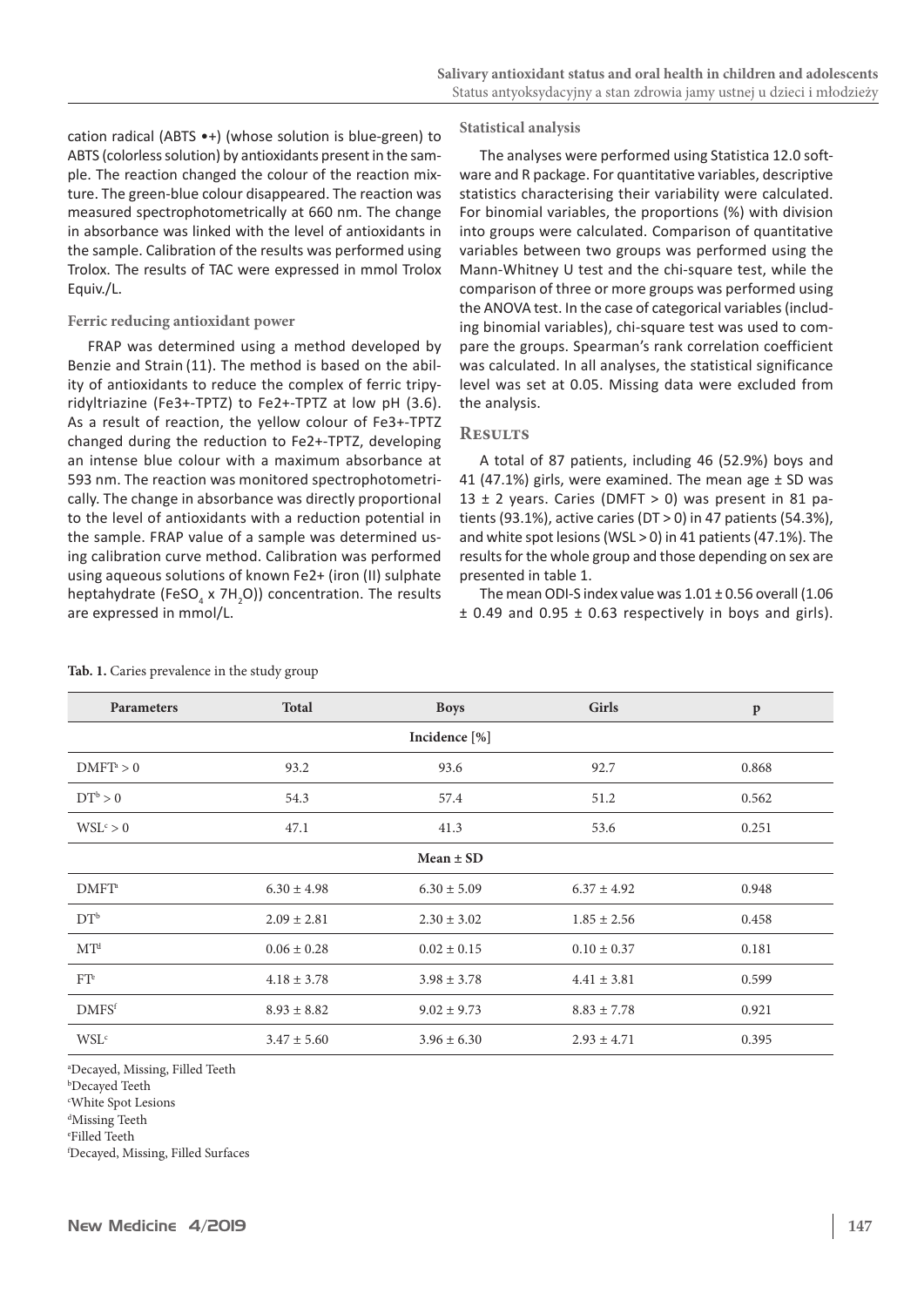The mean API% index was 67.5 ± 29.1 overall (72.4 ± 26.8 and 61.9±30.9 respectively in boys and girls). Gingivitis (GI > 0) was present in 60 patients (69%). The characteristics of oral hygiene and gingival state is presented in table 2. Unstimulated salivary flow rate ranged from 0.4 to 2.1 mL/ 5 minutes (mean  $1.31 \pm 0.45$  mL/5 min). It was considered low in 44 (50.6%), average in 34 (39.1%), and high – 9 (10.3%) patients.

The mean TAC values were 0.478 ± 0.257 in mmol Trolox Equiv./L(0.490 ± 0.261 mmol Trolox Equiv./L for boys and 0.465 ± 0.250 mmol Trolox Equiv./L for girls), and the mean FRAP values were 0.465 ± 0.171 mmol/L (0.465 ± 0.182 mmol/L for boys and  $0.465 \pm 0.159$  mmol/L for girls). The intersex differences were not statistically significant. The results showed that the antioxidant capacity parameters were lower in patients presenting with caries, active caries, white spot lesions, bad oral hygiene and gingivitis, but the differences were not statistically significant (tab. 3). Oxidative stress parameters were significantly higher in low unstimulated salivary flow (for TAC  $p = 0.032$ ; for FRAP p = 0.005). Spearman's rank correlation analysis revealed no relationship between TAC or FRAP values and sex (p = 0.592; p = 0.873, respectively). There was a positive correlation between TAC or FRAP and age ( $r = 0.253$ ,  $p = 0.018$  for TAC and  $r = 0.204$ ,  $p = 0.05$  for FRAP).

## **Discussion**

The salivary antioxidant system is a part of salivary defence against pathogens. It also constitutes a protective factor for oral mucosa. Salivary antioxidants are the first defence mechanism against oxidative stress caused by free radicals(16, 17). Several research described that the initiation of many oral diseases may be connected with

decreased antioxidant capacity of saliva and, consequently, oxidative stress(4, 5, 18). According to Krawczyk et al. (19), the presence of cariogenic bacteria forces an increased response of leukocytes(neutrophils and monocytes) which generate ROSs in a respiratory burst process, producing a bactericidal effect. This may be the possible cause of TAC/FRAP decrease in the saliva of patients with dental caries. Increased levels of salivary ROS intensify the oxidative stress as a result of reduction of the total antioxidant capacity of saliva (19). The results of the present study were in accordance with some previous reports. Reduced levels of TAC in patients with high caries experience were reported by Krawczyk et al. (19) and Rahmani et al. (16). However, their results were statistically significant, as opposed to the present study. On the other hand, many studies show that the total antioxidant capacity of saliva may be also increased in dental caries(4, 20-22). Ahmadi et al. (4) showed that the level of TAC was significantly higher in the caries active group than in caries free subjects. According to Silva et al.(21), oxidative damage was significantly lower in S-ECC (Severe-Early Childhood Caries) children than in caries-free children, while salivary total antioxidant capacity was significantly higher in the S-ECC group. The explanation for this can be that TAC level in individuals with high caries intensity is a form of compensation against oxidative stress. In the present study, we also investigated the gingival condition and oral hygiene, and calculated unstimulated salivary flow rate. These parameters were rarely assessed in previous research concerning the relationship between antioxidant capacity and caries prevalence (19, 23), and taking the unstimulated salivary flow rate into consideration is novel. In the present study, we failed to confirm significant relationships between oral

**Tab. 2.** The characteristics of oral hygiene and gingival health in the study group

| <b>Parameters</b>                    | <b>Total</b> | <b>Boys</b> | Girls | $\mathbf{p}$ |  |
|--------------------------------------|--------------|-------------|-------|--------------|--|
| ODI-S <sup>a</sup> good oral hygiene | 24.1         | 15.2        | 34.1  | $0.039*$     |  |
| ODI-S <sup>a</sup> fair oral hygiene | 50.6         | 58.7        | 41.5  | 0.109        |  |
| ODI-S <sup>a</sup> poor oral hygiene | 25.3         | 26.1        | 24.4  | 0.856        |  |
| API% <sup>b</sup> optimal hygiene    | 5.7          | 4.3         | 7.3   | 0.553        |  |
| API% <sup>b</sup> quite good hygiene | 18.4         | 10.9        | 26.8  | 0.055        |  |
| API% <sup>b</sup> average hygiene    | 24.1         | 26.1        | 22.0  | 0.653        |  |
| API% <sup>b</sup> bad hygiene        | 51.7         | 58.7        | 43.9  | 0.168        |  |
| GI <sup>c</sup> > 0                  | 69.0         | 69.6        | 68.3  | 0.898        |  |

a Debris Index

b Approximal Plaque Index

c Gingival Index

\*statistically significant p < 0.05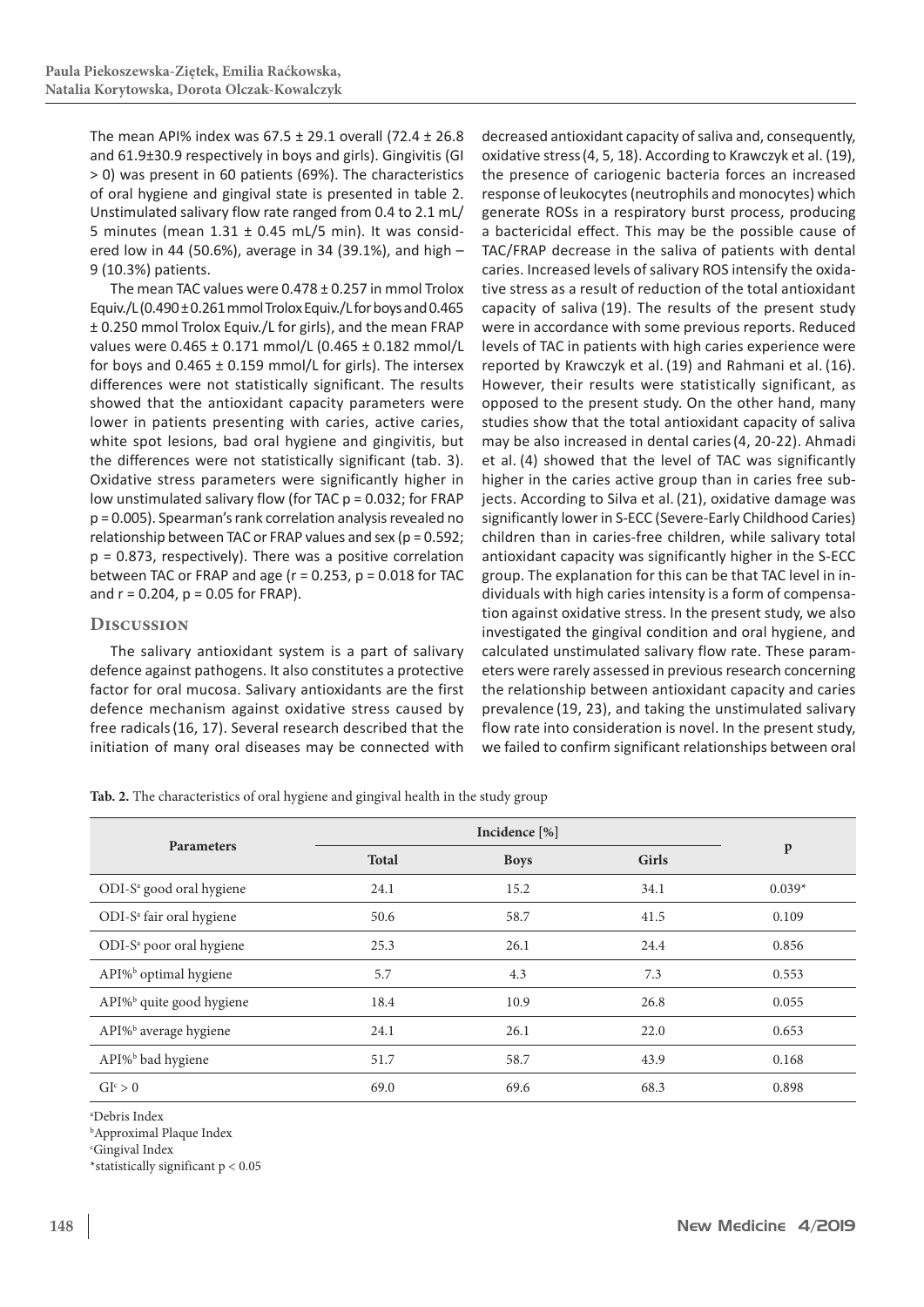| TAC [mmol Trolox Equiv./L]      |                   |                     |              |  |  |  |  |
|---------------------------------|-------------------|---------------------|--------------|--|--|--|--|
| Oral conditions                 | Group             | $\mathbf{p}$        |              |  |  |  |  |
|                                 | $DTd + WSLe = 0$  | $DTd + WSLe > 0$    |              |  |  |  |  |
| Caries                          | $0.479 \pm 0.273$ | $0.477 \pm 0.251$   | 0.983        |  |  |  |  |
|                                 | $DT = 0$          | DT > 0              |              |  |  |  |  |
|                                 | $0.496 \pm 0.273$ | $0.463 \pm 0.244$   | 0.558        |  |  |  |  |
| ODI-S <sup>a</sup> hygiene      | good              | bad or fair         |              |  |  |  |  |
|                                 | $0.483 \pm 0.271$ | $0.461 \pm 0.254$   | 0.736        |  |  |  |  |
| API% <sup>b</sup> hygiene       | optimal or good   | average or bad      |              |  |  |  |  |
|                                 | $0.483 \pm 0.271$ | $0.461 \pm 0.245$   | 0.393        |  |  |  |  |
|                                 | $GIc = 0$         | GI <sup>c</sup> > 0 |              |  |  |  |  |
| Gingivitis                      | $0.493 \pm 0.265$ | $0.471 \pm 0.255$   | 0.720        |  |  |  |  |
|                                 | low               | average or high     |              |  |  |  |  |
| Unstimulated salivary flow rate | $0.515 \pm 0.255$ | $0.418 \pm 0.247$   | $0.032*$     |  |  |  |  |
| FRAP [mmol/L]                   |                   |                     |              |  |  |  |  |
| <b>Oral conditions</b>          | Group             |                     | $\, {\bf p}$ |  |  |  |  |
|                                 | $DT + WSL = 0$    | $DT + WSL > 0$      |              |  |  |  |  |
|                                 | $0.456 \pm 0.187$ | $0.485 \pm 0.163$   | 0.458        |  |  |  |  |
| Caries                          | $\mathrm{DT}=0$   | DT > 0              |              |  |  |  |  |
|                                 | $0.485 \pm 0.211$ | $0.448 \pm 0.126$   | 0.319        |  |  |  |  |
|                                 | good              | bad or fair         |              |  |  |  |  |
| ODI-S <sup>a</sup> hygiene      | $0.493 \pm 0.161$ | $0.456 \pm 0.173$   | 0.393        |  |  |  |  |
|                                 | optimal or good   | average or bad      |              |  |  |  |  |
| API % <sup>b</sup> hygiene      | $0.493 \pm 0.161$ | $0.456 \pm 0.173$   | 0.736        |  |  |  |  |
|                                 | $GIc = 0$         | GI <sup>c</sup> > 0 |              |  |  |  |  |
| Gingivitis                      | $0.491 \pm 0.162$ | $0.453 \pm 0.174$   | 0.351        |  |  |  |  |
|                                 | low               | average or high     |              |  |  |  |  |
| Unstimulated salivary flow rate | $0.536 \pm 0.170$ | $0.414 \pm 0.157$   | $0.005*$     |  |  |  |  |

## **Tab. 3.** TAC and FRAP values (mean ± SD) in different oral conditions

a Debris Index b Approximal Plaque Index c Gingival Index d Decayed Teeth e White Spot Lesions

 $*$ p < 0.05

hygiene and TAC/FRAP levels, which corresponded with the results presented by Krawczyk et al. (23). However, they performed another investigation in 2014 (19), which revealed a significant negative correlation between OHI-S and TAC ( $r = -0.4368$ ,  $p = 0.000001$ ). The significant relationship between TAC/FRAP and unstimulated salivary flow rate is an original finding and has not been reported before. It may be caused by greater dilution of ROS in a higher salivary volume, which may reduce TAC/FRAP levels, which regulate ROS concentration.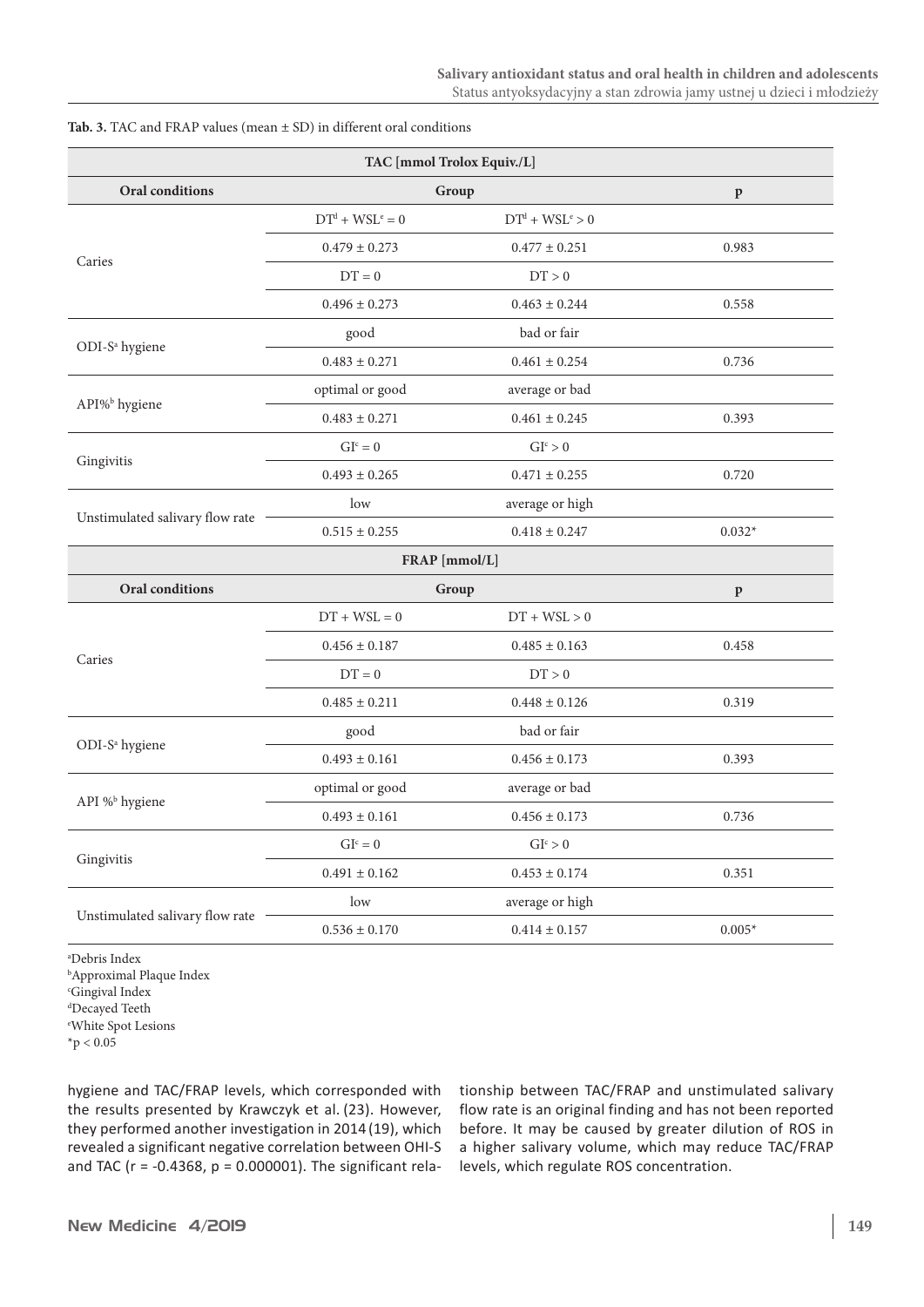Compared with the previous studies, the obtained results indicate that the relationship between dental caries, gingiva and oral hygiene and salivary antioxidant systems is not fully explained. The differences may result from different laboratory methods used for TAC/FRAP evaluation, or differences in patients' age and, consequently, dentition type (24). In the present study, we observed that the total antioxidant capacity of saliva increases with age, which corresponds with the results obtained earlier by Hegde et al. (2). Ahmadi et al. (4) suggested a relationship with sex (lower TAC values in females), however, neither we nor other researchers confirmed this finding (16).

Some authors suggest that salivary oxidative stress parameters may potentially be used for screening and monitoring oral diseases, including dental caries(3, 21). However, the authors of the present study remain sceptical as the results of the studies are ambiguous. Therefore, further

investigations should be conducted, with a participation of larger patient groups of different age, dentition and caries intensity or gingival health.

## **Conclusions**

Practitioners should bear in mind that particular oral conditions (caries, gingivitis, poor oral hygiene) can modify salivary antioxidant capacity parameters as a result of oxidative stress. There is a correlation between salivary antioxidant capacity parameters and patients' age, but there is no such correlation with patients' gender.

## **Acknowledgements**

We wish to acknowledge Joanna Giebułtowicz, MPharm, PhD (Department of Bioanalysis and Drugs Analysis, Faculty of Pharmacy, Medical University of Warsaw) for her essential help and assistance during the research.

## **Conflict of interest Konflikt interesów**

None Brak konfliktu interesów

## **Correspondence Adres do korespondencji**

\*Dorota Olczak-Kowalczyk Zakład Stomatologii Dziecięcej Warszawski Uniwersytet Medyczny ul. Binieckiego 6, 02-097 Warszawa tel.: +48 (22) 116-64-24 dorota.olczak-kowalczyk@wum.edu.pl

## **References/piśmiennictwo**

- 1. Czajka A: Reactive oxygen species and mechanism of body protection. Nowiny Lekarskie 2006; 75(6): 582-586.
- 2. Hegde AM, Rai K, Padmanabhan V: Total antioxidant capacity of saliva and its relation with early childhood caries and rampant caries. J Clin Pediatr Dent 2009; 33: 231-234.
- 3. Tóthová L, Celecová V, Celec P: Salivary markers of oxidative stress and their relation to periodontal and dental status in children. Dis Markers 2013; 34(1): 9-15.
- 4. Ahmadi-Motamayel F, Goodarzi MT, Hendi SS et al.: Total antioxidant capacity of saliva and dental caries. Med Oral Patol Oral Cir Bucal 2013; 18(4): e553-e556.
- 5. Miricescu D, Totan A, Calenic B et al.: Salivary biomarkers: relationship between oxidative stress and alveolar bone loss in chronic periodontitis. Acta Odontol Scand 2014; 72(1): 42-47.
- 6. Rekha VR, Sunil S, Rathy R: Evaluation of oxidative stress markers in oral lichen planus. J Oral Maxillofac Pathol 2017; 21(3): 387-393.
- 7. Panjamurthy K, Manoharan S, Ramachandran CR: Lipid peroxidation and antioxidant status in patients with periodontitis. Cell Mol Biol Lett 2005; 10: 255-264.
- 8. Minic I: Antioxidant Role of Saliva. Journal of Otolaryngology: Research 2019; 2(1): 124.
- 9. Battino M, Ferreiro MS, Gallardo I et al.: The antioxidant capacity of saliva. J Clin Periodontol 2002; 29(3): 189-194.
- 10. Erel O: A novel automated direct measurement method for total antioxidant capacity using a new generation, more stable ABTS radical cation. Clin Biochem 2004; 37(4): 277-285.
- 11. Benzie IF, Strain JJ: The ferric reducing ability of plasma (FRAP) as a measure of "antioxidant power": the FRAP assay. Anal Biochem 1996; 239(1): 70-76.
- 12. WHO: Oral Health Surveys basic methods (fifth edition). 2013; 47: 73-74.
- 13. Greene JC, Vermillion JR: The simplified oral hygiene index. J Am Dent Assoc 1964; 68: 7-13.
- 14. Lange DE, Plagmann HC, Eenboom A, Promsberger A: Klinische Bewertungsverfahren zur Objektivierung der Mundhygiene. Dtsch Zahnärztl Z 1977; 32: 44-47.
- 15. Löe H: The gingival index, the plaque index and the retention index systems. J Periodontol 1967; 38(suppl.): 610.
- 16. Rahmani M, Ghorchi V, Rezaei F, Vaisi-Raygani A: Evaluation of Total Antioxidant Capacity of Saliva in High School Students. Glob J Health Sci 2015; 8(4): 89-94.
- 17. Hegde AM, Raj K, Shetty S: Relation of caries status on the salivary total antioxidant levels in asthmatic children. Contemp Clin Dent 2012; 3(4): 402-405.